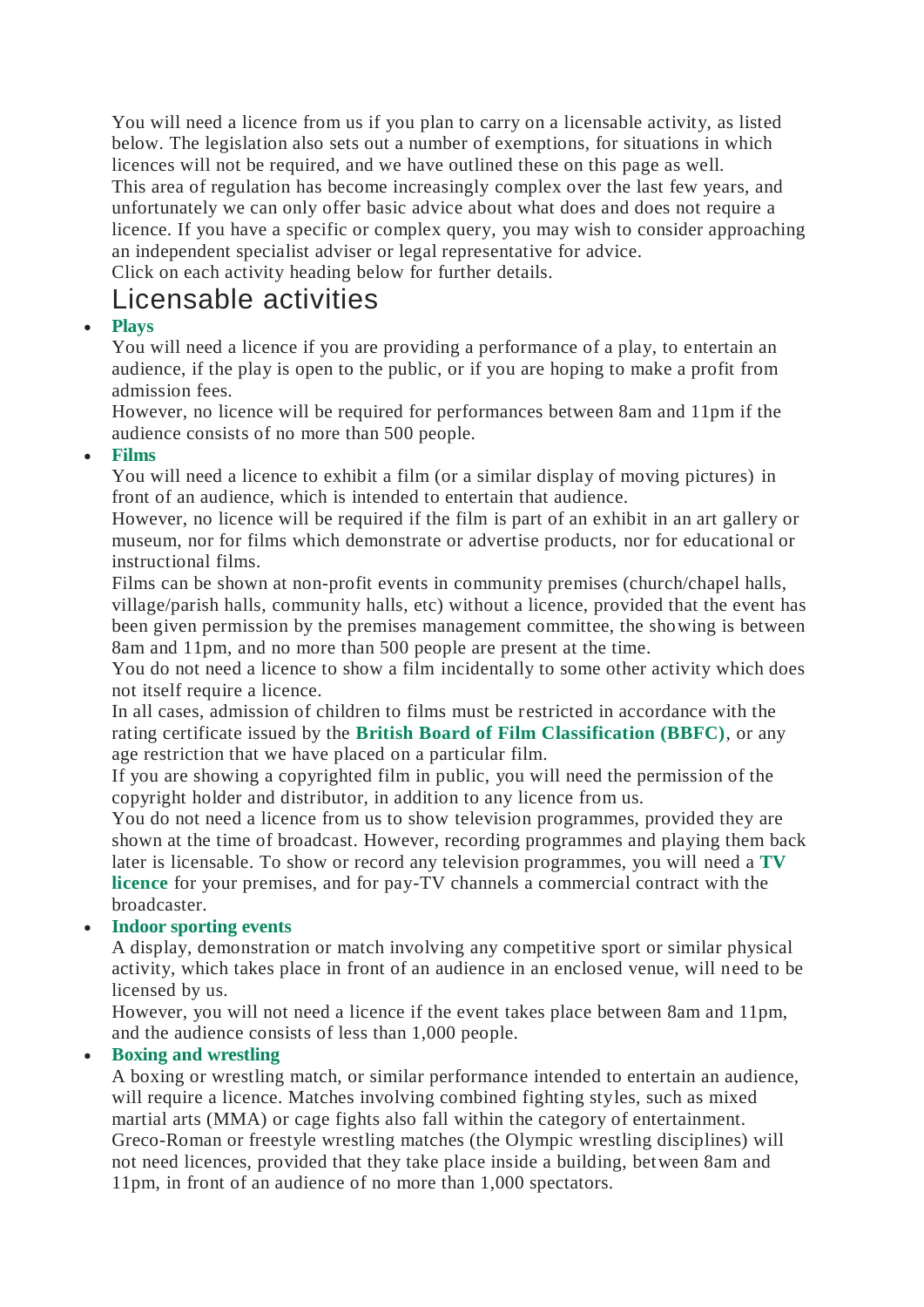### **[Live music](http://www.dacorum.gov.uk/home/environment-street-care/licensing/alcohol-entertainment-licensing/licensable-activities#j1ed08444-5115-6b7f-9bc7-ff00000246a4)**

Performances of live music - including vocal, orchestral, acoustic and amplified performances, will need to be licensed if they are intended to entertain an audience. However, no licence is required if:

- o the live music is entirely incidental to other activities which do not require licences
- o the live music is unamplified and takes place between 8am and 11pm
- o the live music takes place between 8am and 11pm for an audience of no more than 500 people, in:
- alcohol-licensed premises, while alcohol is being supplied and consumed
- **a** workplace
- a hospital, with prior written consent from the health care provider which operates that hospital
- a school, with prior written consent from the school proprietor
- community premises (such as a church/chapel hall, village/parish hall, or community hall), with prior written consent from the hall's management committee or person in control of the premises
- any non-domestic premises owned or occupied by a local authority, with prior written consent from that authority.
- **[Recorded music](http://www.dacorum.gov.uk/home/environment-street-care/licensing/alcohol-entertainment-licensing/licensable-activities#j36d08444-5115-6b7f-9bc7-ff00000246a4)**

Playing recorded music in front of an audience for entertainment purposes will usually require a licence from us. This might include tracks played by a DJ, background music played from a CD, or pre-recorded backing tracks for other activities.

However, you will not need a licence if:

- o the recorded music is entirely incidental to other activities which do not require licences
- o the recorded music takes place between 8am and 11pm for an audience of no more than 500 people, in:
- alcohol-licensed premises, while alcohol is being supplied and consumed
- a hospital, with prior written consent from the health care provider which operates that hospital
- a school, with prior written consent from the school proprietor
- community premises (such as a church/chapel hall, village/parish hall, or community hall), with prior written consent from the hall's management committee or person in control of the premises
- any non-domestic premises owned or occupied by a local authority, with prior written consent from that authority.

### **[Performances of dance](http://www.dacorum.gov.uk/home/environment-street-care/licensing/alcohol-entertainment-licensing/licensable-activities#j52d08444-5115-6b7f-9bc7-ff00000246a4)**

If performances of dance have been arranged as part of an entertainment event, it is likely that a licence will be required. This might include dedicated performances of ballet, ballroom dancing, latin dancing or street dance, as well as cultural dances, and dancers in bars or nightclubs who are contracted to perform. However, it will not include any spontaneous dancing by attendees at the event.

Performances of dance will be exempt from licensing if they take place in front of an audience with no more than 500 members, between 8am and 11pm.

Performances of nude or sexual dancing, such as lap-dancing or pole-dancing, are not licensable under this Act but may require a **[sex establishment licence](http://www.dacorum.gov.uk/home/environment-street-care/licensing/sex-establishment-licences)**.

#### **[Entertainment similar to music or dance](http://www.dacorum.gov.uk/home/environment-street-care/licensing/alcohol-entertainment-licensing/licensable-activities#j8f1c8544-5115-6b7f-9bc7-ff00000246a4)**

Some entertainments may cross the boundaries between music and dance, but will still require licensing if provided to entertain an audience. Events involving karaoke, stand-up